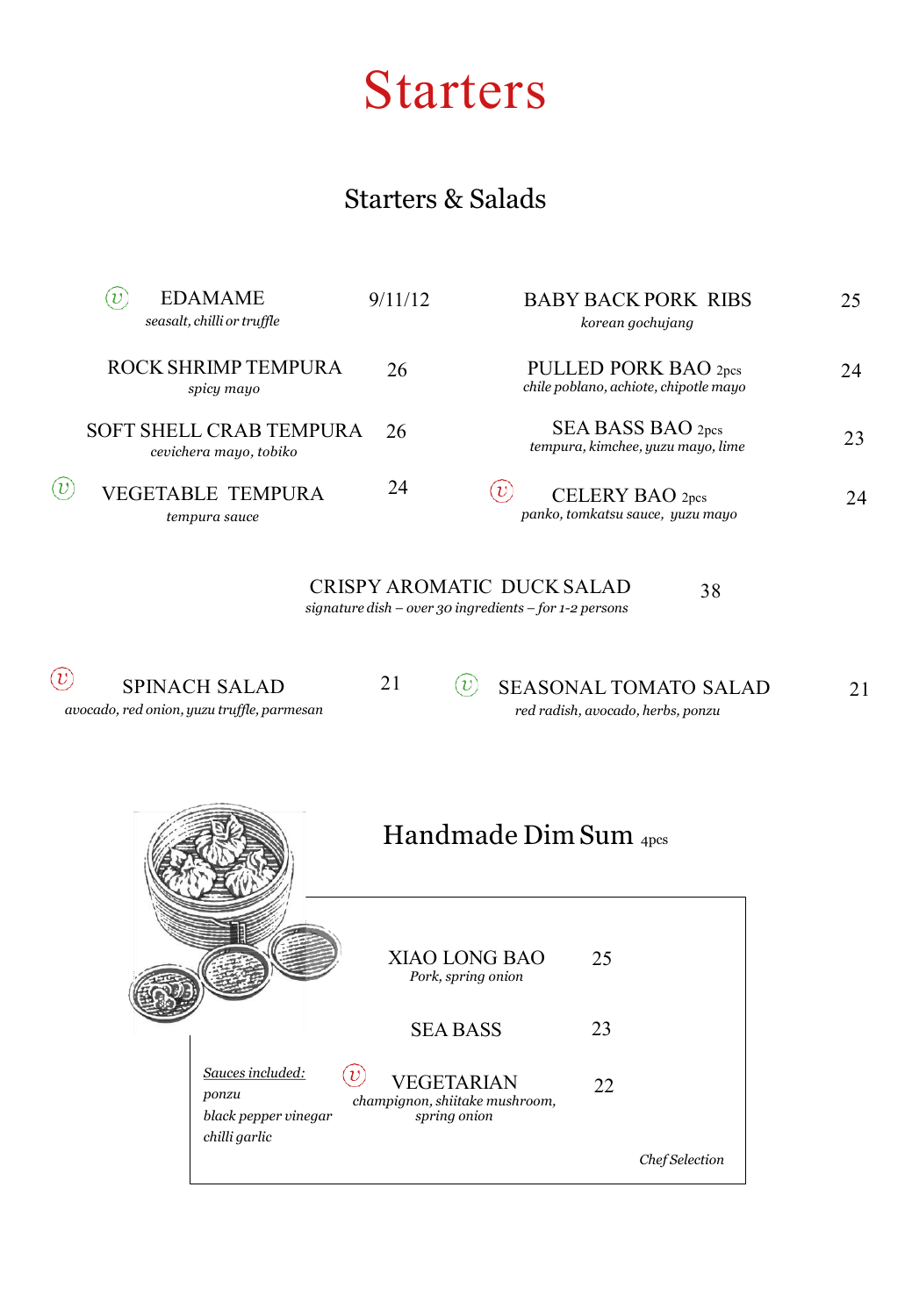# Sushi

| New Style                                             |    |                                                                         |    |
|-------------------------------------------------------|----|-------------------------------------------------------------------------|----|
| <b>HAMACHI</b><br>usuzukuri – yuzu truffle            | 26 | <b>TUNA TACO</b><br>kizame wasabi, avocado, chipotle mayo,<br>coriander | 16 |
| <b>CEVICHE</b><br>aji amarillo, wasabi leche di tigre | 24 | <b>CHUTORO TATAKI</b><br>yuzukosho ponzu, kizame wasabi                 | 38 |
| Maki Selection <sub>8pcs</sub>                        |    |                                                                         |    |
| <b>SPICY TUNA</b><br>avocado, spicy sauce             | 32 | <b>BEEF</b><br>avocado, asparagus, shiso, rocoto                        | 36 |
| <b>ABURI SALMON</b><br>avocado, asparagus, beetroot   | 28 | <b>SEA BASS</b><br>avocado, panko-ebi, cevichero mayo                   | 34 |

| <b>SUMMER SALMON</b>            | 28 | SALMON TEMPURA (6pcs) | 28 |
|---------------------------------|----|-----------------------|----|
| rocket salad, mango, rice paper |    | avocado, teriyaki     |    |

| Sashimi <sub>3pcs</sub> - Nigiri <sub>2pcs</sub> |  |  |  |
|--------------------------------------------------|--|--|--|
|--------------------------------------------------|--|--|--|

| <b>TUNA</b>    | 19/18 | <b>For Vegetarians</b>                                              |    |
|----------------|-------|---------------------------------------------------------------------|----|
| <b>SALMON</b>  | 16/14 |                                                                     |    |
| <b>HAMACHI</b> | 19/18 | <b>KIMCHEE</b><br>wild broccoli, chinese cabbage, fried leek        | 22 |
| <b>CHUTORO</b> | 22/20 |                                                                     |    |
| <b>ABURI</b>   | 18    | AVOCADO CUCUMBER<br>avocado, kizame wasabi, cucumber, black truffle | 22 |
| <b>BEEF</b>    | 21    | EGGPLANT NIGIRI                                                     |    |